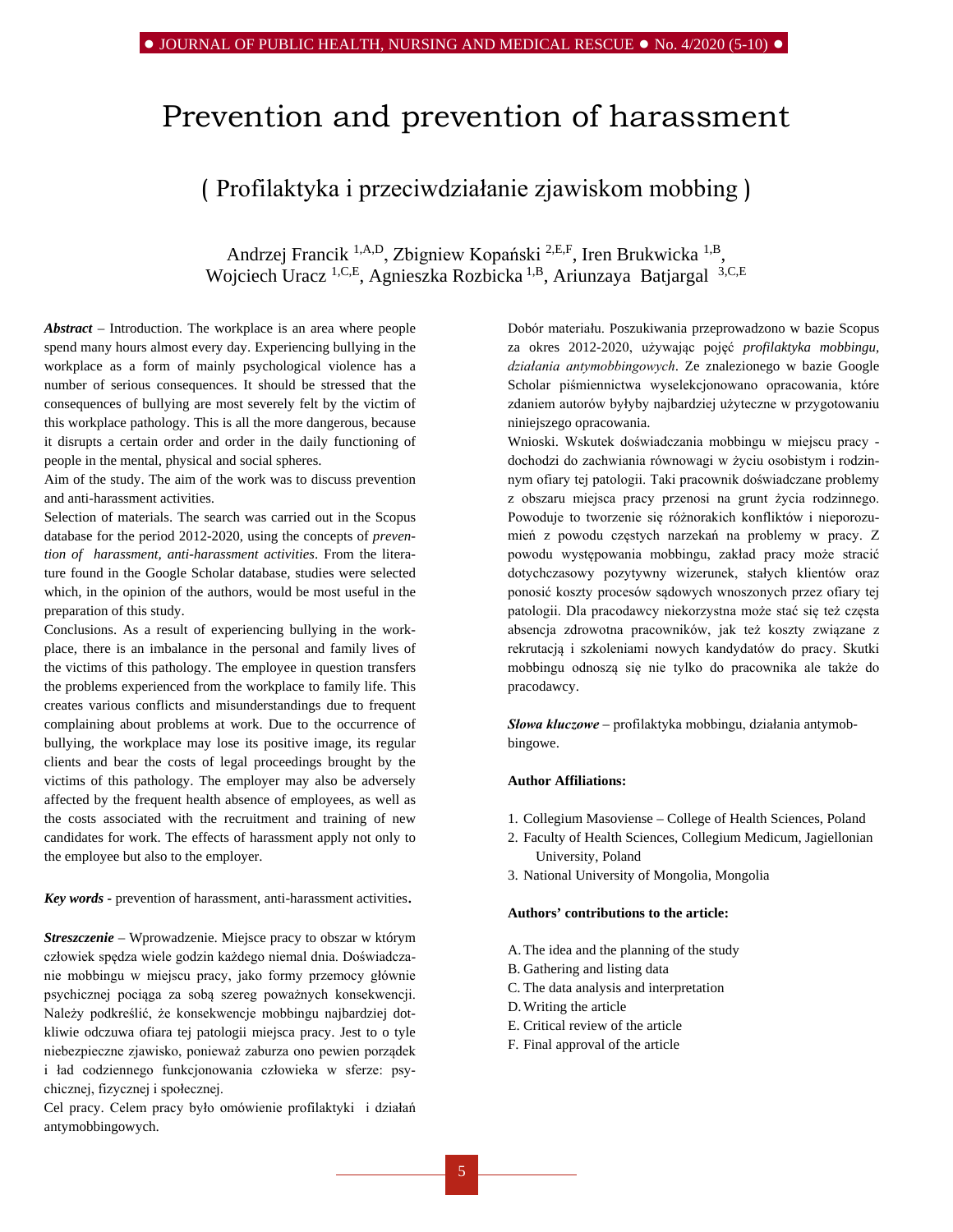#### **Correspondence to:**

Prof. Zbigniew Kopański MD PhD, Faculty of Health Sciences, Collegium Medicum, Jagiellonian University, Piotra Michałowskiego 12 Str., PL- 31-126 Kraków, Poland, e-mail: [zkopanski@o2.pl](mailto:zkopanski@o2.pl)

**Accepted for publication:** November 19, 2020.

# **I. INTRODUCTION**

rticle 94.3 of the Labour Code defines it as follows: "bullying means any act or conduct concerning or directed against an employee, consisting of the persistent and prolonged harassment or intimidation of that employee, resulting in an underestimation of his professional capacity, causing or aimed at humiliating or ridiculing the employee, isolating him or eliminating him from the team of colleagues". [1]. A

In this legal aspect, it is the employer, as well as the persons representing him, who are legally obliged to conduct an anti-harassment policy in the workplace. Any action taken in this area is intended to eliminate or reduce to the maximum extent possible all pathological behaviour and activities which may have the characteristics of harassment. It is also important for the employer to create favourable conditions in the workplace which do not expose employees to harassment. [2]

The legal obligation to prevent harassment by an employer under the Labour Code has a three-stage meaning[3,4]:

- prohibition of harassment by the employer ;
- eliminating bullying behaviour towards employees;
- preventing the creation of bullying in the workplace (anti-harassment policy).

According to the Labour Code, only the employee, i.e. a person who has an employment relationship with the employer under an employment contract, can become a victim of harassment. Persons employed on the basis of civil-law contracts, e.g.: contract of mandate, contract for a specific task, business activity - may also experience the phenomenon of harassment. In such a case, these persons may assert their rights in court in civil proceedings [5]. A significant obstacle in the interpretation of the provision in the Labour Code is the ambiguity of the obligation to counteract harassment by an employer in the workplace. The legislator imposes this obligation on the employer in a very general manner. It is not clearly specified in what specific way, with what methods and tools the employer is to counteract

harassment. Therefore, it is the responsibility of the employer to implement such instruments in his antiharassment policy that will eliminate and prevent the phenomenon of harassment on the premises of the workplace, institution or enterprise.

Adopting such an attitude and manner of action is also a legal obligation of the employer [6]. In international antiharassment policy, it is important that preventive measures in this area have become an important strategy for the employment of workers.

# **II. ANTIHARASSMENT MEASURES**

Studies in Europe have shown that bullying is present in workers' structures and is increasingly common. It also has a negative impact on workers' health in the broad sense. Therefore, a team of workers has been set up to prevent bullying within the World Health Organisation. It has been noted that the number of cases of harassment, mental terror and violations of human dignity in the workplace is increasing. It has been decided to introduce changes and legal reforms that would make it possible to prevent as well as counteract bullying behaviour [7]. As part of the anti-harassment activities, which take into account the Labour Code, it is important to observe working conditions which are in accordance with the regulations of Health and Safety at Work. In this understanding of occupational safety, training of employees of a given company on the subject of harassment should be organised. Criteria should be applied that are fair to all employees. It is essential to shape and promote interpersonal relations among employees in such a way as to create a positive atmosphere within the given employee team. Through the shaken image, opinions about the employer, losses can be identified, which will have negative consequences for the whole company, workplace, company. This is important, especially in the era of general accessibility to the Internet and many forms of mass communication, such as social media [8].

The employer may implement his legal obligation to prevent harassment by means of measures which will be specifically targeted at aspects such as [6,7,8]:

- counteracting the appearance of mental violence in the workplace in its broadest sense;
- organising help for the person affected by the bullying;
- eliminating all forms of bullying at the workplace.

The basic tool available to combat bullying is the work regulations. The content of these regulations should in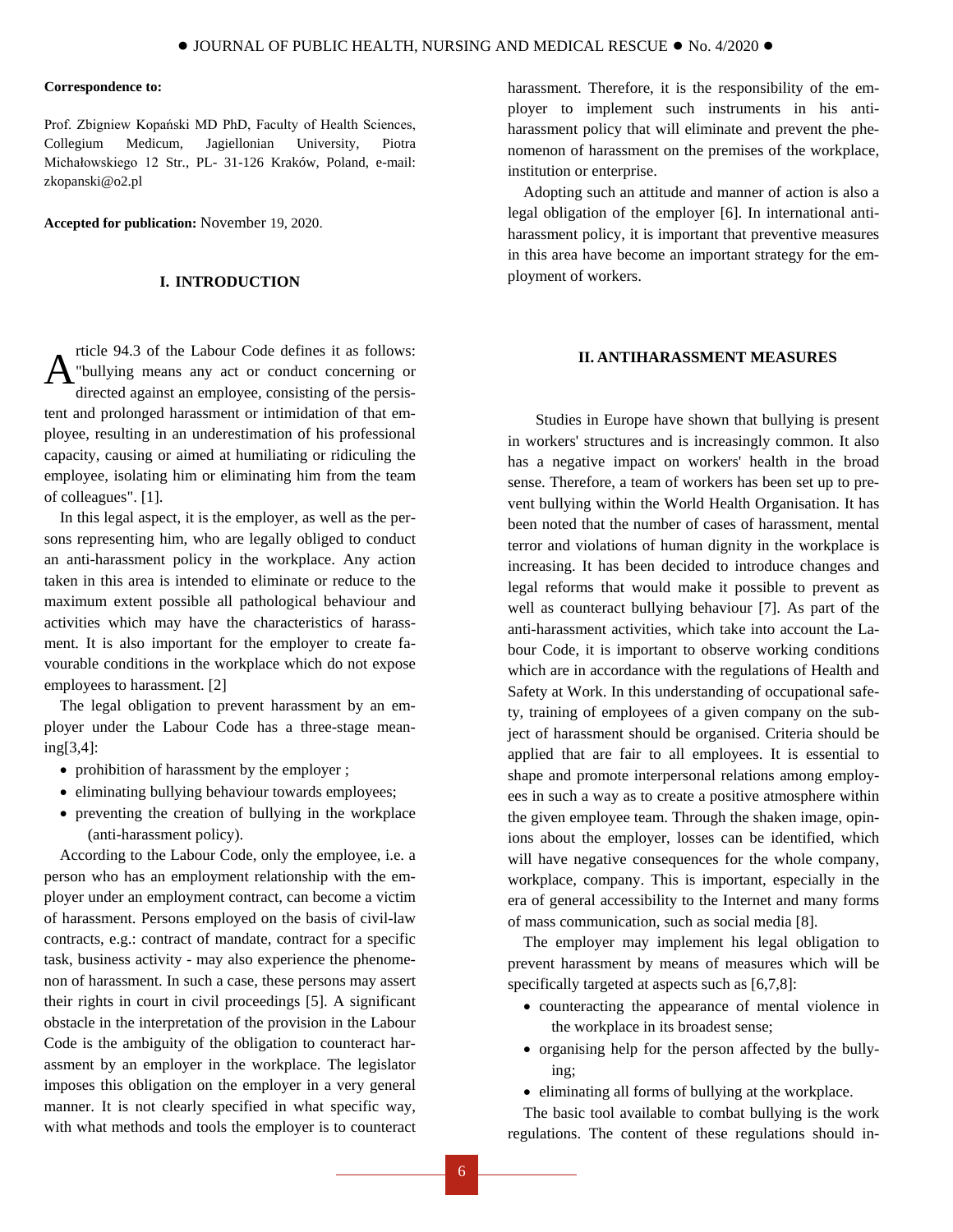clude what prohibited and unacceptable behaviour and actions are, and what actions have the potential to be harassment. The content of such regulations should also include information on possible penalties for the employee in the event of non-compliance and any infringements contrary to the work regulations. Such regulations may also be introduced into collective agreements at the workplace in the form of a separate internal document. Striving to prevent harassment may also be carried out through extensive cooperation with organisations operating in the workplace, e.g.: employee representatives, institutions outside the workplace (companies providing employee training). The hospital in Puszczykowo can be mentioned as an example of undertaken activities within the framework of antiharassment policy. Regulations on work discipline have been introduced. It is the duty of all employee groups to observe the rules of social coexistence. Training of all employee groups on the phenomenon of harassment was conducted. During a series of internal trainings, the problem of proper interpretation of interpersonal conflict between the superior and subordinate was emphasised. The essence was to equip the employees of the hospital with appropriate knowledge about harassment, as well as the ability to distinguish between interpersonal conflicts and behaviours with signs of harassment [4-6,9].

The introduction of an internal anti-bullying procedure can also be included in the scope of anti-bullying policy. Such actions are aimed at preventing the negative effects of harassment on a given organisation, as well as negative consequences for society and personal, negative emotional experiences for all employees.

Worthy of note is the example of the actions taken in internal anti-harassment policy in the Voivodship Hospital Centre of the Jelenia Góra Basin. An internal document has been introduced here, which sets out actions aimed at preventing harassment. The implementation of internal anti-harassment procedures gives an opportunity to counteract this dangerous phenomenon, even if it is already taking place in the workplace, and to counteract this pathology in the future.

These in-house procedures define [2]:

- the concept of bullying that exists in literature;
- workers' rights and obligations;
- employers;
- they determine the composition and the way in which the anti-harassment committee operates.

In the document introduced in the aforementioned health care facility, attention is focused on employer prevention, which mainly consists of systematic training in the terminology of harassment, as well as access for employees to all materials on this issue. The document also defines the procedure for dealing with the situation of bullying [4,9].

Bullying in the workplace is undoubtedly a pathological phenomenon. In subjective feelings, it often arouses extreme emotions. This phenomenon should be opposed at the level of various areas. These areas can be individual, institutional and legal. Under no circumstances can we remain passive. The most effective way to counteract this phenomenon is to take preventive action so that this pathological phenomenon does not occur, even with the slightest sign of harassment.

According to the World Health Organisation, action to prevent workplace bullying can be taken at prevention levels [2]:

- the original one;
- secondary;
- the third row.

### **III. PREVENTION OF HARASSMENT**

The essence of primary prevention is to shape the culture of the organisation in a given establishment, company. At the level of this prevention, attention is focused on solving and eliminating any human conflicts that may arise. It is important to establish clear and transparent forms of all employee promotions. Where there is inappropriate competition between employees, conflicts that can turn into harassment are more frequent. Proper criteria for evaluating employees are also important here. This allows for objective and fair evaluation in line with past achievements and efforts. This level of bullying prevention also includes all regular training for managers and superiors. People in such positions should have knowledge of how to manage staff. Individuals who wish to motivate their subordinates to work should also not be employed in managerial positions [5,6,9-12].

Secondary prevention of harassment focuses on systematic training of all employees of a given professional group. Nursing staff, in the specific nature of their profession, is an employee group particularly vulnerable to continuous stress and aggressive, claimant behaviour on the part of the patient and his family. Such stress factors are often the cause of anger, helplessness and fear. Regular, cyclical training in dealing with frequent stressful situations, negative emotions, etc. is extremely important and necessary. It can be helpful that such emotions do not turn into bullying behaviour towards colleagues. At this level of prevention, the Labour Code as well as internal regulations protect potential victims of harassment [1,4].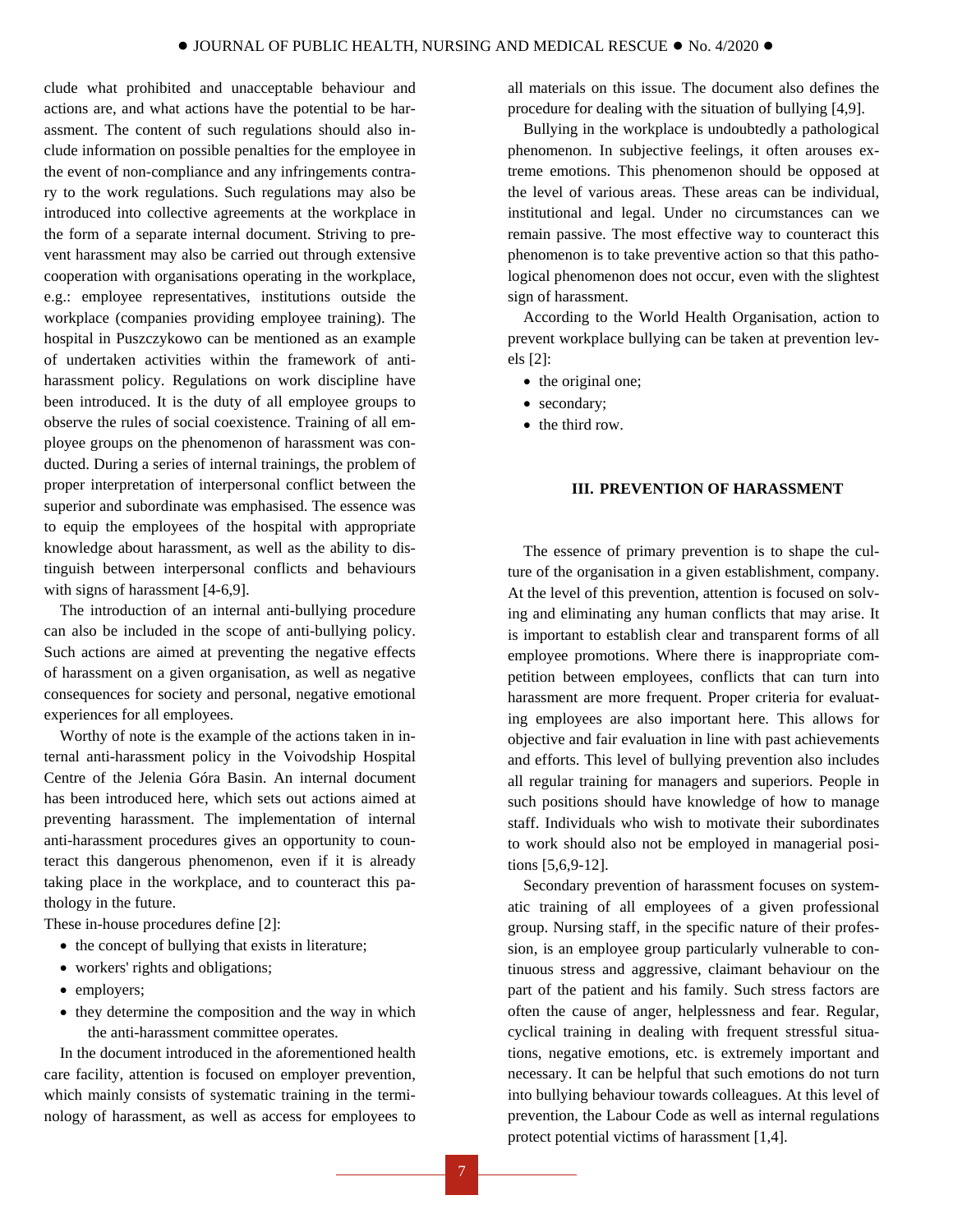Third-rate prevention is about providing all assistance to people who have been harmed in any way by bullying. This assistance can cover the psychological, medical and legal areas. Third-country prevention deals with complaints of harassment. Anti-harassment prevention, which is implemented and consistently pursued, should include basic components. Above all, it should explain the essence of the phenomenon of harassment, present possible manifestations of this pathology in the workplace, and unequivocally prohibit the practice or duplication of unauthorised behaviour of a harassment nature. Providing employees with basic knowledge of the issue of bullying should illustrate a number of consequences which may occur in this category of workplace pathology. Behaviour which bears the hallmarks of bullying is, in fact, unethical. They are intended to socially isolate the potential victim, reduce self-esteem and awareness of one's abilities, abilities and achievements to date. It is important that people in management positions are able to make proper use of the management styles of their employees. The adoption by managers of a personnel management attitude that is respectful of human values and the standards of social coexistence can then contribute to many benefits, not only for employees but also for the workplace as a whole [10,12,13].

# **IV. MENTORING AND COACHING**

Helpful tools for the prevention of workplace bullying can be [2]:

- mentoring;
- coaching.

The two strategies are interconnected and based on communication principles. They will result in progress in professional development, satisfaction with the profession and continuation of work in the learned profession.

The authors of the work "mentoring and coaching" focus on modern management of nursing staff.

The concept of mentoring refers to work organisation and broadly understood professional development. A person employed in a given workplace, with many years of experience, may accompany the new employee during his or her adaptation to the new workplace [14].

Coaching, on the other hand, is a process that takes place at a certain time between a coach and a given client. It aims to strengthen and help the person in question how to use his or her potential, resources and abilities to achieve the intended action. Also in nursing, attention is paid to creating coaching programmes. New employees may have a better chance to get involved in the team work.

Coaching programmes are also aimed at improving relations between employees and management.

It can therefore be concluded that mentoring and coaching has a positive impact on reducing stress in the workplace and, consequently, on reducing aggressive behaviour towards colleagues in a particular professional group. Mentoring and coaching programmes bring many benefits not only to the whole health care sector or workplace. These programmes also have a positive impact on nursing staff. They show greater satisfaction with their profession and reduce stress during the performance of their duties. It also contributes to increased self-esteem, satisfaction with qualifications and interpersonal communication [2].

It is assumed that pursuing an anti-harassment policy is financially beneficial for the employer. This reduces the costs of absenteeism due to sick leave and the possible costs of legal proceedings brought by victims of harassment [2,14].

# **V.EFFECTS OF HARASSMENT**

The workplace is an area where people spend many hours almost every day. Experiencing bullying in the workplace as a form of mainly psychological violence has a number of serious consequences. It should be stressed that the consequences of bullying are most severely felt by the victim of this workplace pathology. It is a dangerous phenomenon, because it disturbs a certain order and order of everyday human functioning in the mental, physical and social sphere [15,16].

The effects of bullying are divided into [15,17]:

- early (short term);
- distant.

The early effects of experiencing bullying are those that may occur within a short period of time after experiencing this form of violence. These include a number of negative emotions such as: anger, frustration, fear, discouragement, deep helplessness, depression. Such an employee comes to work reluctantly and without any motivation, fulfilling only his obligation resulting from the execution of the signed contract. Early consequences of harassment may cause the employee to develop an understated sense of self-esteem as well as lack of possibility of self-fulfilment. Disturbances in concentration may occur. In extreme cases, thoughts and suicidal attempts may occur [3,4,15,17]. Bearing in mind that every person has: a different mental structure, sensitivity, resistance to stress, such experience of psychological violence as bullying is undoubtedly a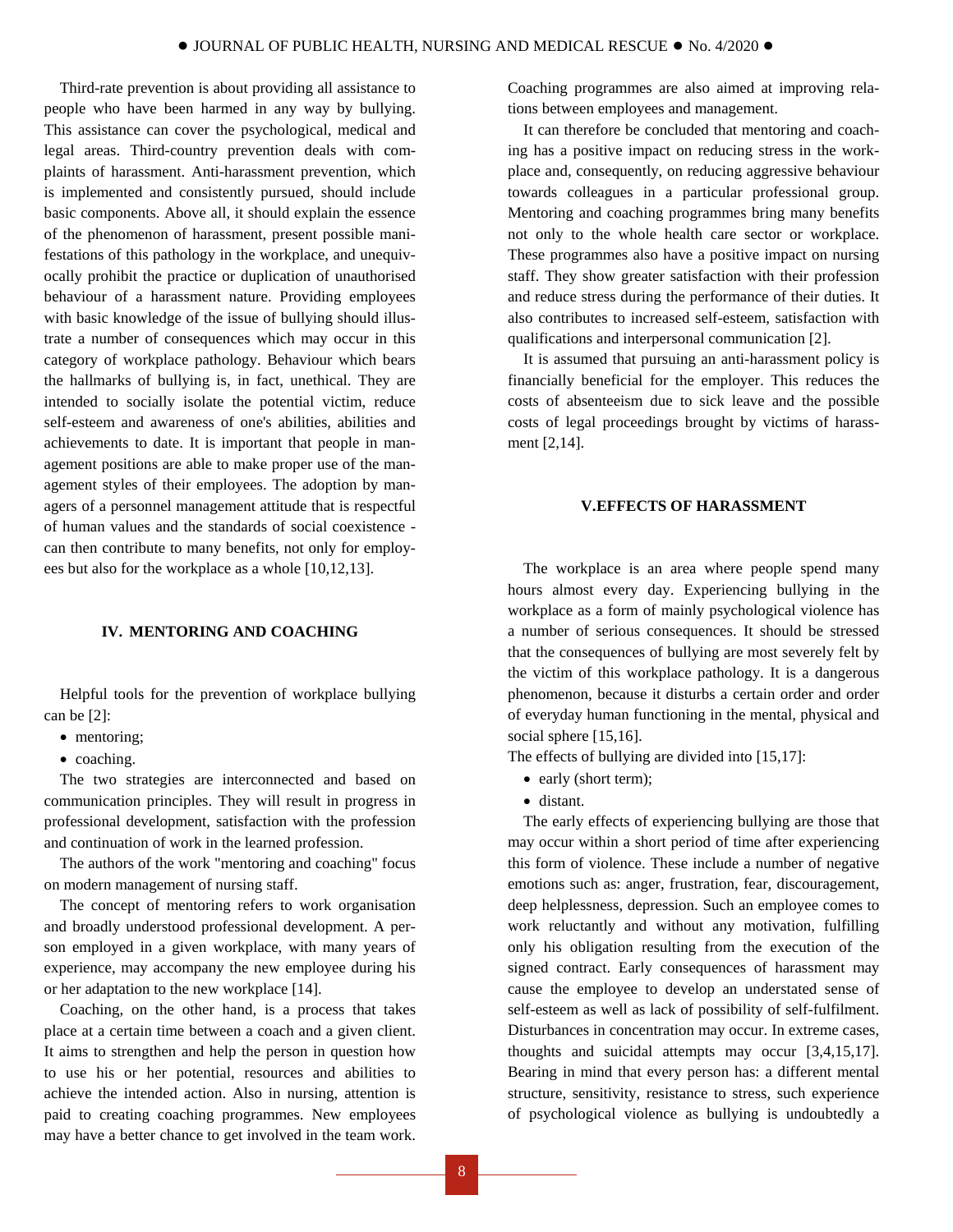bullying - may be the beginning of a serious bio-psychosocial dysfunction.

The distant effects of bullying relate to the prospect of a longer period of time.

- This stage of the effects of harassment includes [3,4,16]:
- professional firing;
- addictions;
- somatic diseases:
- depression and other states of mental breakdown;
- conflicts within the family.

Strong stress and high, constant emotional tensions contribute to burn-out and frequent absence from work due to sick leave. There is a mutual correlation between bullying, stress and burnout. Experiencing harassment in itself causes stress. These are reactions, subjective experiences that a person experiences in an individualised manner. Thus, professional burnout occurs, among other things, through long-term situations, stressful events. By constantly experiencing a mental form of violence, mechanisms of general helplessness, discouragement and isolation are created. Such an employee, having no support from his colleagues and not seeing the prospect of another way out of this difficult situation for him, aims to terminate his employment contract quickly by mutual agreement. People experiencing frequent, regular stress usually use various types of psychoactive agents, sedatives, stimulants (e.g. alcohol). As a further consequence, this can lead to dependence on such agents [18-20].

Distant consequences of experiencing bullying at work also include: cardiovascular diseases (increased risk of coronary artery disease and myocardial infarction, hypertension), metabolism (diabetes), disorders in the functioning of the digestive system (nausea, diarrhoea, decreased appetite), sexual disorders and all states of mental breakdown.

People experiencing bullying experience a significant decrease in their motivation to work, low self-esteem, frustration, aggressive behaviour, anxiety disorders, insomnia as well as isolation from their working environment [21,22].

Attention should be drawn to the fact that as a result of experiencing bullying in the workplace, there is an imbalance in the personal and family lives of the victims of this pathology. Such an employee transfers the problems he or she experiences from the workplace to the area of family life. This creates various conflicts and misunderstandings due to frequent complaining about problems at work. Conflicts of this kind can even lead to the breakdown of a relationship or family.

Due to the occurrence of bullying, the workplace may lose its positive image, its regular clients and bear the costs of legal proceedings brought by the victims of this pathology. The employer may also be adversely affected by the frequent health absence of employees, as well as the costs associated with the recruitment and training of new candidates for work. The effects of harassment do not only apply to the employee or employer. The whole of society also bears the consequences of this form of violence in the workplace. The costs associated with the treatment of people affected by harassment are repeatedly covered by public funds. It seems reasonable to take all possible measures to protect workers from this dangerous phenomenon [15,23].

#### **VI. REFERENCES**

- [1]Praca zbiorowa. Kodeks Pracy. Warszawa; C.H.Beck, 2019.
- [2]David C. Yamada, Workplace Bullying and American Employment Law: A Ten-Year Progress Report and Assessment, [online] [cited 2020 March 2] Available from: [URL:https://www.](https://www/) bing.com/search?q=5.%09David+C.+Yamada%2C+Workplace+ Bullying+and+American+Employment+Law%3A+A+Ten-Year+Progress+Report+and+Assessment&form=PRDLR1&pc= DCTE&ocid=DELLDHP17&httpsmsn=1&msnews=1&refig=85 5648cdb7284393b66afefcb532fa78
- [3]Marciniak J. Mobbing, dyskryminacja, molestowanie. Warszawa; Wolters Kluwer Busiess, 2015.
- [4]Ziółkowska K. Zjawisko mobbingu w zakładzie pracy. Stud Warmińskie 2015; 52: 227-240.
- [5]Szewczyk H. Mobbing w stosunkach pracy, zagadnienia prawne. Scholar 2012; 68: 111-121.
- [6]Stępniak P. Ochrona przed mobbingiem w zakładach opieki zdrowotnej – uwagi o instrumentarium prawnym. Pielęg Pol 2012: 4(46): 196-202.
- [7]Romer MT, Najda M.:Mobbing w ujęciu psychologiczno-prawnym. Warszawa; Lexis Nexis, 2010.
- [8]Jędrejek G. Mobbing środki ochrony prawnej. Warszawa; Wolters Kluwer Busiess, 2011.
- [9]Zdanowska J, Sielska J, Wieja E. Działania podejmowane w celu zapobiegania zjawisku mobbingu w wybranych podmiotach leczniczych. Pielęg Pol 2012; 1(43): 34-38.
- [10] Kamińska B. Mobbing jako patologia w kierowaniu personelem. ZN WSH Zarz 2014; 1: 91-99.
- [11] Nadolska N, Pawłowska E, Szewc T. Mobbing w organizacjach publicznych na przykładzie Samodzielnego Publicznego Zakładu Opieki Zdrowotnej. Org Zarz 2015: 2(30): 65-81.
- [12] Kurowska K. Mobbing jako patologiczne zjawisko w miejscu pracy. Państwowa Wyższa Szkoła Zawodowa we Włocławku. Ekonomia i Zarządzanie Zesz Nauk 2016: 1(1): 49-67.
- [13] Kunecka D. Negatywne zachowania w miejscu pracy w odniesieniu do pielęgniarek na przykładzie wybranych szpitali klinicznych. Zarządzanie i Ekonomia 2015; 7: 21-23.
- [14] Mendyka L, Bajurna B, Zdanowska J. Mentoring nowe spojrzenie na zarządzanie w pielęgniarstwie. Pielęg Pol 2012; 1(43): 15-19.
- [15] Ostrowska M. Mobbing przyczyny, konsekwencje, aspekty prawne. Zesz Nauk Firma Rynek 2014: 1(46): 101-107.
- [16] Blicharz J. Problem mobbingu jako formy wykluczenia społecznego i prawnego. Wrocław; Uniwersytet Wrocławski, 2014.